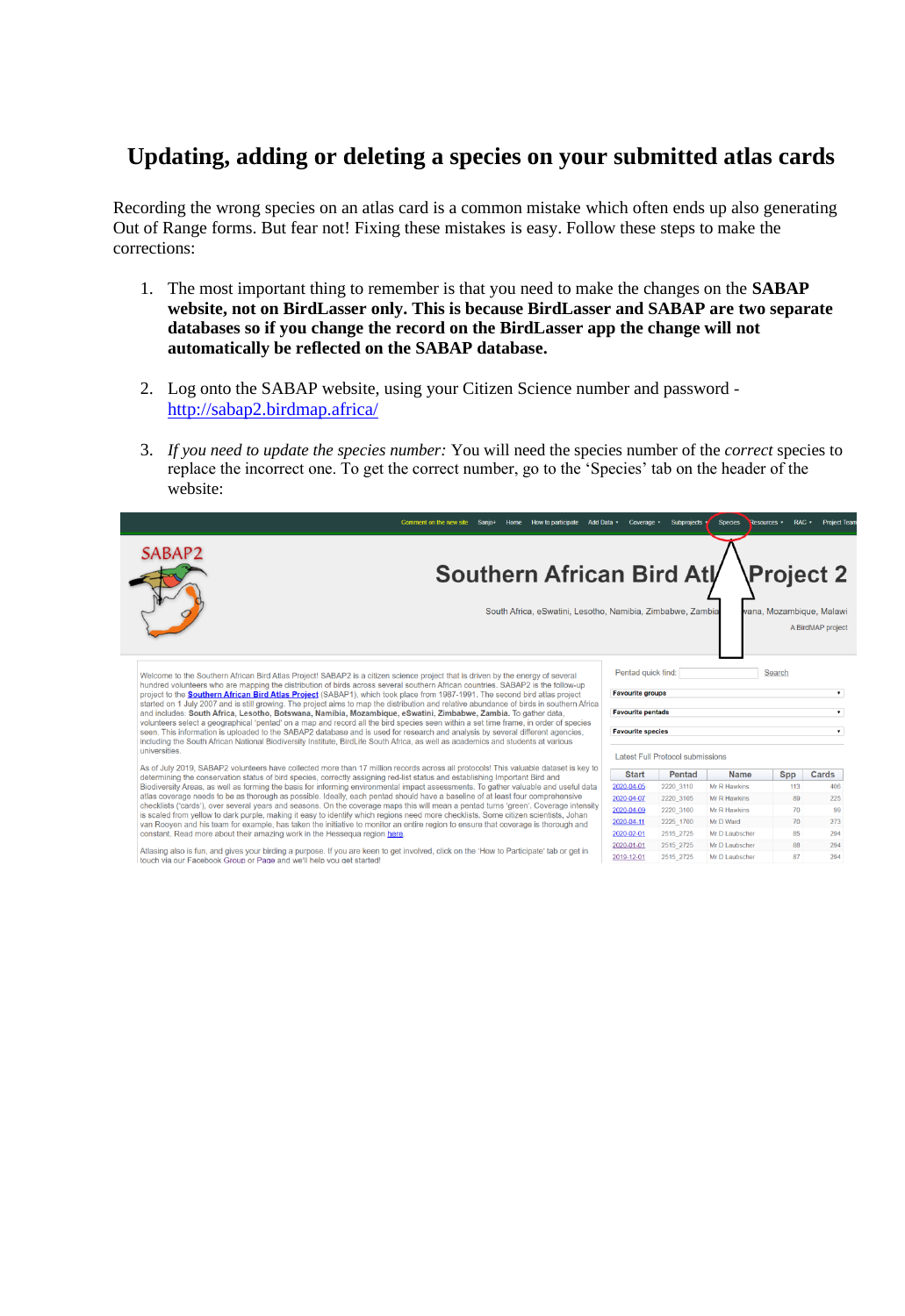4. Wait for the Species page to load and then search for the species you meant to record. For example, Cape Bulbul.

|      |              |                                                    | Comment on the new site Sanjo+ Home How to participate Add Data . Coverage . Subprojects . Species Resources . RAC . Project Team |                   |  |  |  |  |  |
|------|--------------|----------------------------------------------------|-----------------------------------------------------------------------------------------------------------------------------------|-------------------|--|--|--|--|--|
|      |              |                                                    |                                                                                                                                   | <b>The Change</b> |  |  |  |  |  |
|      |              | Please search for the species you are looking for. |                                                                                                                                   |                   |  |  |  |  |  |
|      | Search: cape | Gol                                                |                                                                                                                                   |                   |  |  |  |  |  |
| 672  |              | Batis, Cape<br>(Batis capensis)                    |                                                                                                                                   |                   |  |  |  |  |  |
| 810  |              | <b>Bishop, Yellow</b><br>(Euplectes capensis)      |                                                                                                                                   |                   |  |  |  |  |  |
| 454  |              | <b>Broadbill, African</b><br>(Smithornis capensis) | 543 is the number                                                                                                                 |                   |  |  |  |  |  |
| 543  |              | <b>Bulbul, Cape</b><br>(Pycnonotus capensis)       | you need to note                                                                                                                  |                   |  |  |  |  |  |
| 873  |              | <b>Bunting Cape</b><br>(Emberiza capensis)         | down                                                                                                                              |                   |  |  |  |  |  |
| 2106 |              | <b>Buzzard, Cape Verde</b><br>(Buteo bannermani)   |                                                                                                                                   |                   |  |  |  |  |  |
| 857  |              | Canary.Cape<br>(Serinus canicollis)                |                                                                                                                                   |                   |  |  |  |  |  |
| 48   |              | Cormorant, Cape<br>(Phalacrocorax capensis)        |                                                                                                                                   |                   |  |  |  |  |  |
| 523  |              | Crow, Cape<br>(Corvus capensis)                    |                                                                                                                                   |                   |  |  |  |  |  |
| 318  |              | Dove, Namaqua<br>(Oena capensis)                   |                                                                                                                                   |                   |  |  |  |  |  |
| 367  |              | Eagle-owl.Cape<br>(Bubo capensis)                  |                                                                                                                                   |                   |  |  |  |  |  |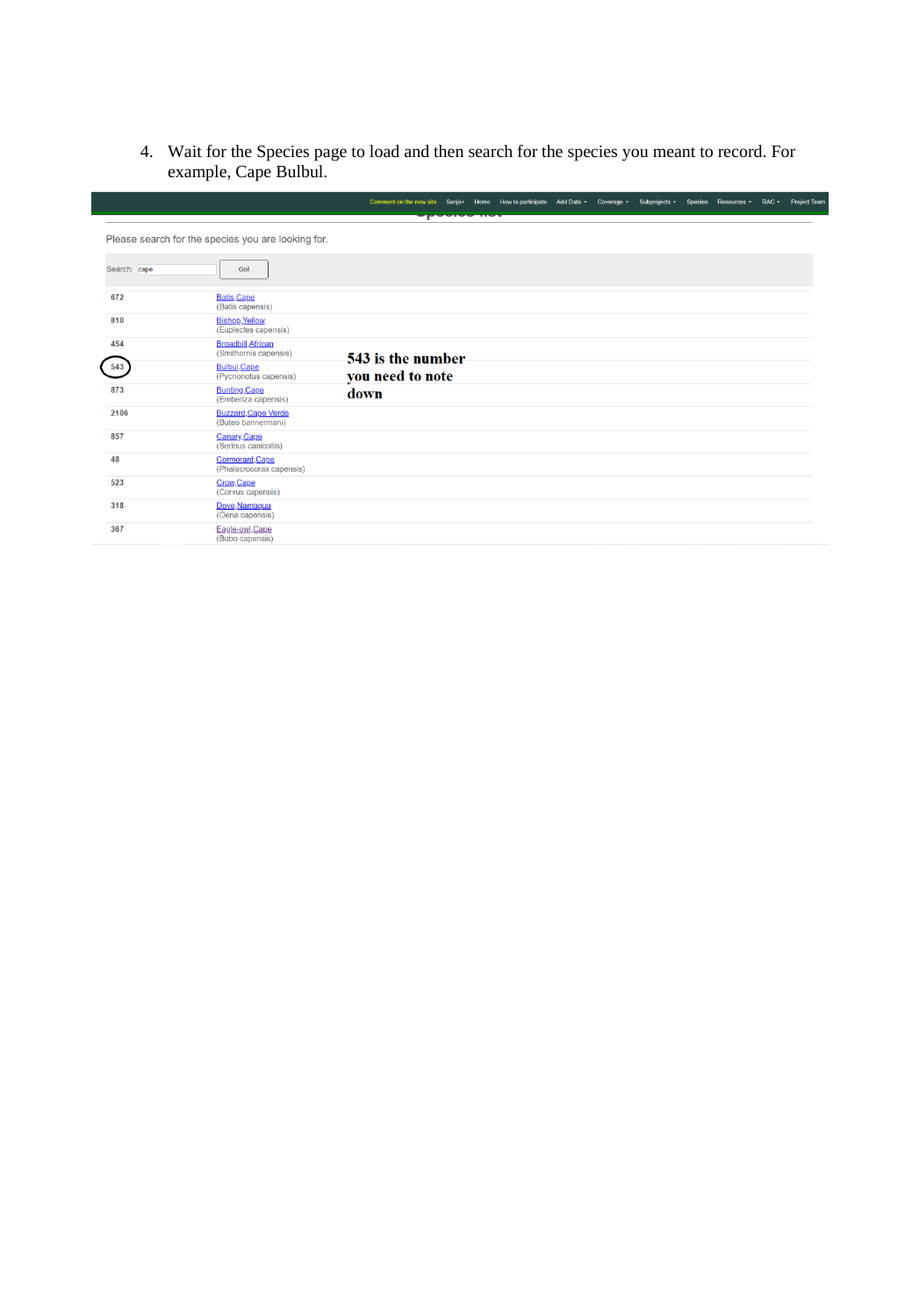4. Then, find your card where you want to correct the species. Go to your name and select 'My Data'. Once loaded, find the card on the right-hand side of your profile.

5. Open the card and go to the Species list for that card. If you want to change the species number you need to Update it using the number you just got from the Species page. If you want to delete the record, simply select delete.

|                                                                           |                 | Sanjo+<br>Home                                                                                                                                                                                                                                                       | How to participate Add Data · Coverage · |                  |                                                                              | Subprojects * | <b>Species</b>         | Resources *         | Contacts .    | Admin Tools +                                     | COVID-19 |
|---------------------------------------------------------------------------|-----------------|----------------------------------------------------------------------------------------------------------------------------------------------------------------------------------------------------------------------------------------------------------------------|------------------------------------------|------------------|------------------------------------------------------------------------------|---------------|------------------------|---------------------|---------------|---------------------------------------------------|----------|
|                                                                           | Observer No.    |                                                                                                                                                                                                                                                                      |                                          | <b>Name</b>      |                                                                              |               |                        | <b>Options</b>      |               |                                                   |          |
|                                                                           |                 |                                                                                                                                                                                                                                                                      |                                          |                  |                                                                              | <b>Delete</b> |                        |                     |               |                                                   |          |
| Search and add a species                                                  |                 |                                                                                                                                                                                                                                                                      |                                          |                  |                                                                              |               |                        |                     |               |                                                   |          |
| <b>Search</b>                                                             |                 | <b>Select Species</b>                                                                                                                                                                                                                                                | <b>Enter Sequence</b>                    |                  |                                                                              |               | <b>Save Species</b>    |                     |               |                                                   |          |
| *Start typing part of the bird<br>name here to filter the species<br>list |                 | Accentor, Alpine (Prunella collaris)<br>ш<br>Accentor, Hedge (Prunella modularis)<br>Accentor Robin (Prunella rubeculoides)<br>Akalat, Alexander's (Sheppardia [bocagei] poensi<br>Akalat, Bocage's (Sheppardia bocagei)<br>Akalat, East Coast (Sheppardia gunningi) |                                          |                  | *If left blank, the system will<br>assign the sequence to the<br>next number |               |                        | Add                 |               | Select update or delete<br>for change the species |          |
| Sequence                                                                  | Ref no          |                                                                                                                                                                                                                                                                      | <b>Vetting code</b><br><b>Species</b>    |                  | <b>RAC Options</b>                                                           |               |                        | <b>Edit Species</b> |               |                                                   |          |
| 12                                                                        | 855 Siskin Cape |                                                                                                                                                                                                                                                                      | 2.0a                                     |                  |                                                                              |               |                        | Delete Update       |               |                                                   |          |
| 11                                                                        |                 | 570 Chat Familiar                                                                                                                                                                                                                                                    |                                          | 2.0a             |                                                                              |               |                        | Delete Update       |               |                                                   |          |
| 10                                                                        |                 | 152 Buzzard Jackal                                                                                                                                                                                                                                                   |                                          | 2.0a             |                                                                              |               |                        | Delete Update       |               |                                                   |          |
| 9                                                                         |                 | 751 Sunbird, Malachite                                                                                                                                                                                                                                               |                                          | 2.0a             |                                                                              |               |                        | Delete Update       |               |                                                   |          |
| 8                                                                         |                 | 133 Eagle, Verreaux's                                                                                                                                                                                                                                                |                                          | 2.0a             |                                                                              |               |                        | Delete Update       |               |                                                   |          |
| 7                                                                         |                 | 559 Rock-thrush Cape                                                                                                                                                                                                                                                 |                                          | 2.0 <sub>b</sub> |                                                                              |               |                        | Delete Update       |               |                                                   |          |
| $6\phantom{1}6$                                                           |                 | 745 Starling Red-winged                                                                                                                                                                                                                                              |                                          | 2.0a             |                                                                              |               |                        | Delete Update       |               |                                                   |          |
| 5                                                                         | 637             | Neddicky Neddicky                                                                                                                                                                                                                                                    |                                          | 2.0a             |                                                                              |               |                        | Delete Update       |               |                                                   |          |
| $\overline{A}$                                                            |                 | 576 Stonechat.African                                                                                                                                                                                                                                                |                                          | 2.0 <sub>b</sub> |                                                                              |               |                        | Delete Update       |               |                                                   |          |
| 3                                                                         |                 | 749   Sugarbird Cape                                                                                                                                                                                                                                                 |                                          | 2.0a             |                                                                              |               |                        | Delete Update       |               |                                                   |          |
| $\overline{2}$                                                            |                 | 753   Sunbird.Orange-breasted                                                                                                                                                                                                                                        |                                          | 2.0a             |                                                                              |               |                        | Delete Update       |               |                                                   |          |
| $\overline{4}$                                                            |                 | 2.0a<br>524 Raven, White-necked                                                                                                                                                                                                                                      |                                          |                  |                                                                              |               |                        | Delete Update       |               |                                                   |          |
|                                                                           |                 |                                                                                                                                                                                                                                                                      |                                          |                  |                                                                              |               |                        |                     |               |                                                   |          |
|                                                                           |                 |                                                                                                                                                                                                                                                                      |                                          |                  |                                                                              | <b>Submit</b> | <b>Change Protocol</b> |                     | <b>Delete</b> |                                                   |          |

6. If you are updating a species a text box will appear wherein you write the correct species number. Once you click 'OK' in the Update box give it a moment and then you'll see the species change on your list.

7. Of course, while on this page you can also edit other aspects of your card. For example, you can add a species. When adding a new species, you can also manually assign the sequence number:

|                                 |                                                                                                        |                         | Sanjo+<br>Home                                                                                                                                                                                                  | How to participate Add Data · Coverage · |                  |  | Subprojects +                                                        | Species                | Resources •   | Contacts +    | Admin Tools +                                         | COVID-19 |  |
|---------------------------------|--------------------------------------------------------------------------------------------------------|-------------------------|-----------------------------------------------------------------------------------------------------------------------------------------------------------------------------------------------------------------|------------------------------------------|------------------|--|----------------------------------------------------------------------|------------------------|---------------|---------------|-------------------------------------------------------|----------|--|
|                                 | Observer No.                                                                                           |                         |                                                                                                                                                                                                                 | <b>Name</b>                              |                  |  | <b>Options</b>                                                       |                        |               |               |                                                       |          |  |
|                                 |                                                                                                        |                         |                                                                                                                                                                                                                 | الوارد المتحلة                           |                  |  | <b>Delete</b>                                                        |                        |               |               |                                                       |          |  |
|                                 | Search and add a species                                                                               |                         |                                                                                                                                                                                                                 |                                          |                  |  |                                                                      |                        |               |               |                                                       |          |  |
|                                 | <b>Select Species</b><br>Search                                                                        |                         |                                                                                                                                                                                                                 | <b>Emer Sequence</b>                     |                  |  |                                                                      |                        | Save Species  |               |                                                       |          |  |
| <b>Find the</b><br>species that | *Start typing part of the bird Accentor, Hedge (Prunella modularis)<br>name here to filter the species |                         | Accentor.Alpine (Prunella collaris)<br>Accentor, Robin (Prunella rubeculoides)<br>Akalat Alexander's (Sheppardia [bocageila<br>Akalat, Bocage's (Shennardia bocager)<br>Akalat East Coast (Sheppardia gunningi) | next number                              |                  |  | Add<br>*If left blank, the system will<br>assign the sequence to the |                        |               |               | Assign a different<br>sequence number if<br>necessary |          |  |
| you wish to                     | <b>Sequence</b><br>Ref no                                                                              |                         | <b>Species</b>                                                                                                                                                                                                  | <b>Vetting code</b>                      |                  |  | <b>RAC Options</b><br><b>Edit Species</b>                            |                        |               |               |                                                       |          |  |
| add                             | 12                                                                                                     | 855 Siskin, Cape        |                                                                                                                                                                                                                 | 2.0a                                     |                  |  | Delete Update                                                        |                        |               |               |                                                       |          |  |
|                                 | 11                                                                                                     | 570 Chat Familiar       |                                                                                                                                                                                                                 | 2.0a                                     |                  |  |                                                                      |                        | Delete Update |               |                                                       |          |  |
|                                 | 10                                                                                                     | 152 Buzzard Jackal      |                                                                                                                                                                                                                 |                                          | 2.0a             |  |                                                                      |                        | Delete Update |               |                                                       |          |  |
|                                 | $\overline{9}$                                                                                         | 751   Sunbird Malachite |                                                                                                                                                                                                                 |                                          | 2.0a             |  |                                                                      |                        | Delete Update |               |                                                       |          |  |
|                                 | 8                                                                                                      |                         | 133 Eagle, Verreaux's                                                                                                                                                                                           | 2.0a                                     |                  |  |                                                                      |                        | Delete Update |               |                                                       |          |  |
|                                 | $\overline{7}$                                                                                         |                         | 559 Rock-thrush Cape                                                                                                                                                                                            | 2.0 <sub>b</sub>                         |                  |  |                                                                      |                        | Delete Update |               |                                                       |          |  |
|                                 | 6                                                                                                      |                         | 745   Starling Red-winged                                                                                                                                                                                       |                                          | 2.0a             |  | Delete Update                                                        |                        |               |               |                                                       |          |  |
|                                 | 5                                                                                                      |                         | 637 Neddicky Neddicky                                                                                                                                                                                           |                                          | 2.0a             |  |                                                                      |                        | Delete Update |               |                                                       |          |  |
|                                 | 4                                                                                                      |                         | 576   Stonechat.African                                                                                                                                                                                         |                                          | 2.0 <sub>b</sub> |  |                                                                      |                        | Delete Update |               |                                                       |          |  |
|                                 | 3                                                                                                      |                         | 749 Sugarbird, Cape                                                                                                                                                                                             |                                          | 2.0a             |  |                                                                      |                        | Delete Update |               |                                                       |          |  |
|                                 | $\overline{2}$                                                                                         |                         | 753   Sunbird, Orange-breasted                                                                                                                                                                                  |                                          | 2.0a             |  |                                                                      |                        | Delete Update |               |                                                       |          |  |
|                                 | 1                                                                                                      |                         | 524 Raven White-necked                                                                                                                                                                                          |                                          | 2.0a             |  |                                                                      | Delete Update          |               |               |                                                       |          |  |
|                                 |                                                                                                        |                         |                                                                                                                                                                                                                 |                                          |                  |  |                                                                      |                        |               |               |                                                       |          |  |
|                                 |                                                                                                        |                         |                                                                                                                                                                                                                 |                                          |                  |  | <b>Submit</b>                                                        | <b>Change Protocol</b> |               | <b>Delete</b> |                                                       | 0.0.02   |  |